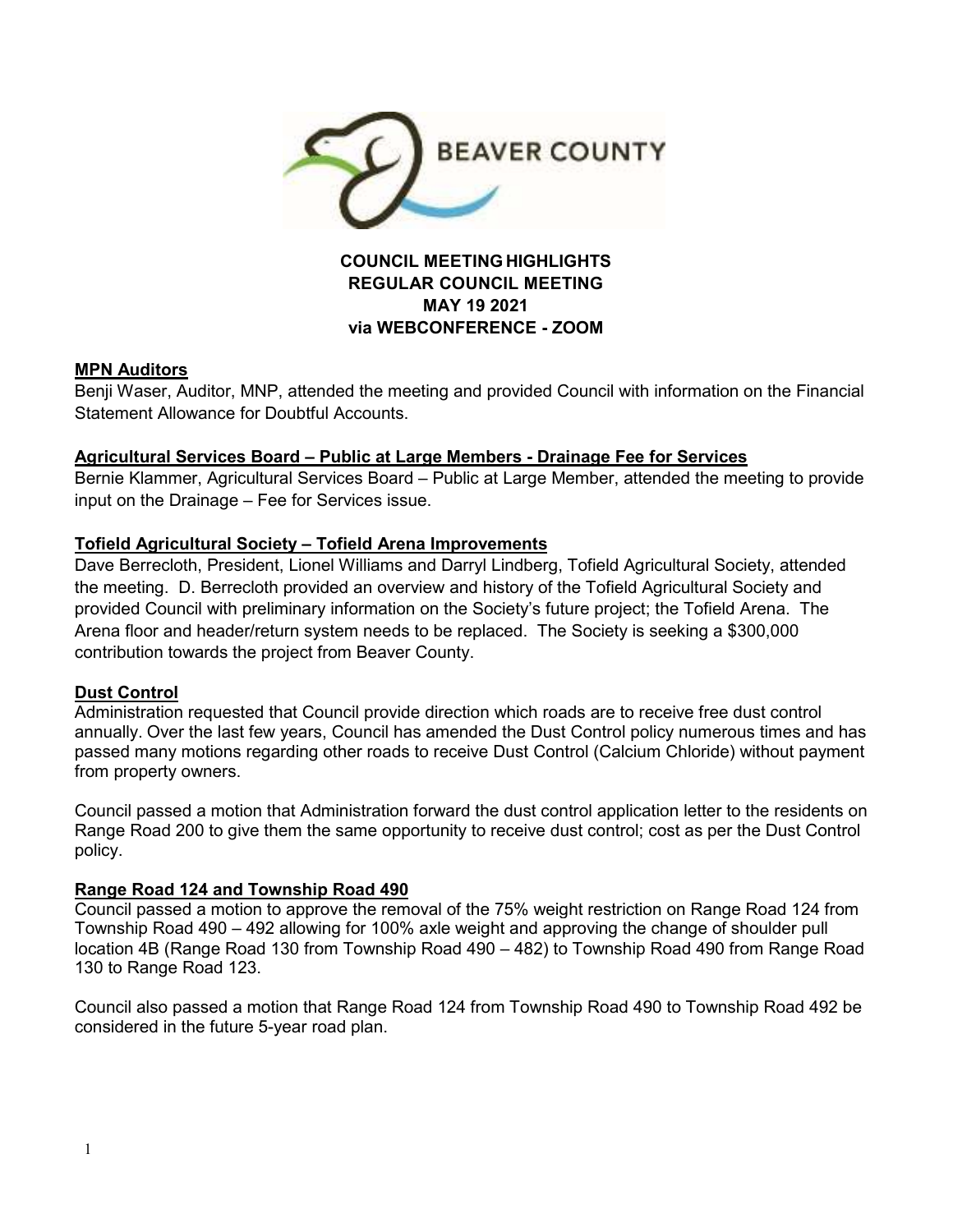### **2021 Grader Tender**

Council approved the purchase of one new John Deere 872G without a new wing, with the 6YR/90000HR warranty from Brandt for a cost of \$435,700 plus GST, and one new CAT 160 AWD Joystick Unit with ripper and the 6YR/90000HR warranty but no wing, from Finning for a cost of \$506,700 plus GST.

#### **Drainage – Fee for Services**

At the May 5, 2021, Council meeting, Council directed administration to bring forward the County's water management policies for review and fee for service discussion. Council advised of residents in the County willing to cost-share beaver dam removal on private lands which are part of County licensed drainage projects. Further, Council requested input from administration on a fee for service structure.

Council passed a motion directing administration to provide Council a snapshot of the what the Drainage Fee for Service Program would look like at a subsequent meeting.

### **Appointment of Pest and Weed Inspectors**

The *Agricultural Pest Control Act and the Weed Control Act* state that "A local authority shall appoint a sufficient number of inspectors to carry out this Act within the municipality".

Council passed a motion appointing Robert Young, Jonathan Culbert, Mykaela Gara, and Kyle Prest as pest inspectors under the *Agricultural Pests Act* and weed inspectors under the *Weed Control Act*.

### **2021 Budget Highlights**

Council reviewed the draft 2021 budget highlights document. Council directed administration to bring back another draft to the June 2, 2021, Council meeting.

# **Bylaw 21-1107 – Redistricting Application**

An application has been received for an Amendment to the Land Use Bylaw with respect to redistricting a portion of the SE 24-50-20-W4 (20 acres) from Agricultural District to Country Residential District. The remnant of the quarter section will remain zoned as Agricultural.

The applicant would like to subdivide a 20-acre lot. However, this quarter section has already previously been subdivided, so currently there are three titled parcels within the quarter section. This quarter section is located in the Moraine Residential Area. According to Section 2.11 of the Municipal Development Plan, the creation of four or more titled parcels in a quarter section will result in a multi-lot country residential subdivision. This will require the titled parcel directly affected by the subdivision to be rezoned from Agricultural to Country Residential. The applicant has requested that Council consider redistricting only the area that is the subject of the subdivision application (20 acres).

Council passed a motion allowing the redistricting of a portion of SE 24-50-20-W4, and Council passed first reading of Bylaw 21-1107. A public hearing, will allow all who wish to participate the opportunity to hear all discussions and speak for or against the proposed Bylaw amendment.

#### **Intersection Improvement – Range Road 194 and Township Road 512**

At the May 5, 2021 Council meeting, administration was directed to discuss the need for improvements at the intersections of Range Road 194/Highway 14 and Township Road 512/Secondary Highway 630 with both Alberta Transportation and the applicant of a proposed development near these intersections.